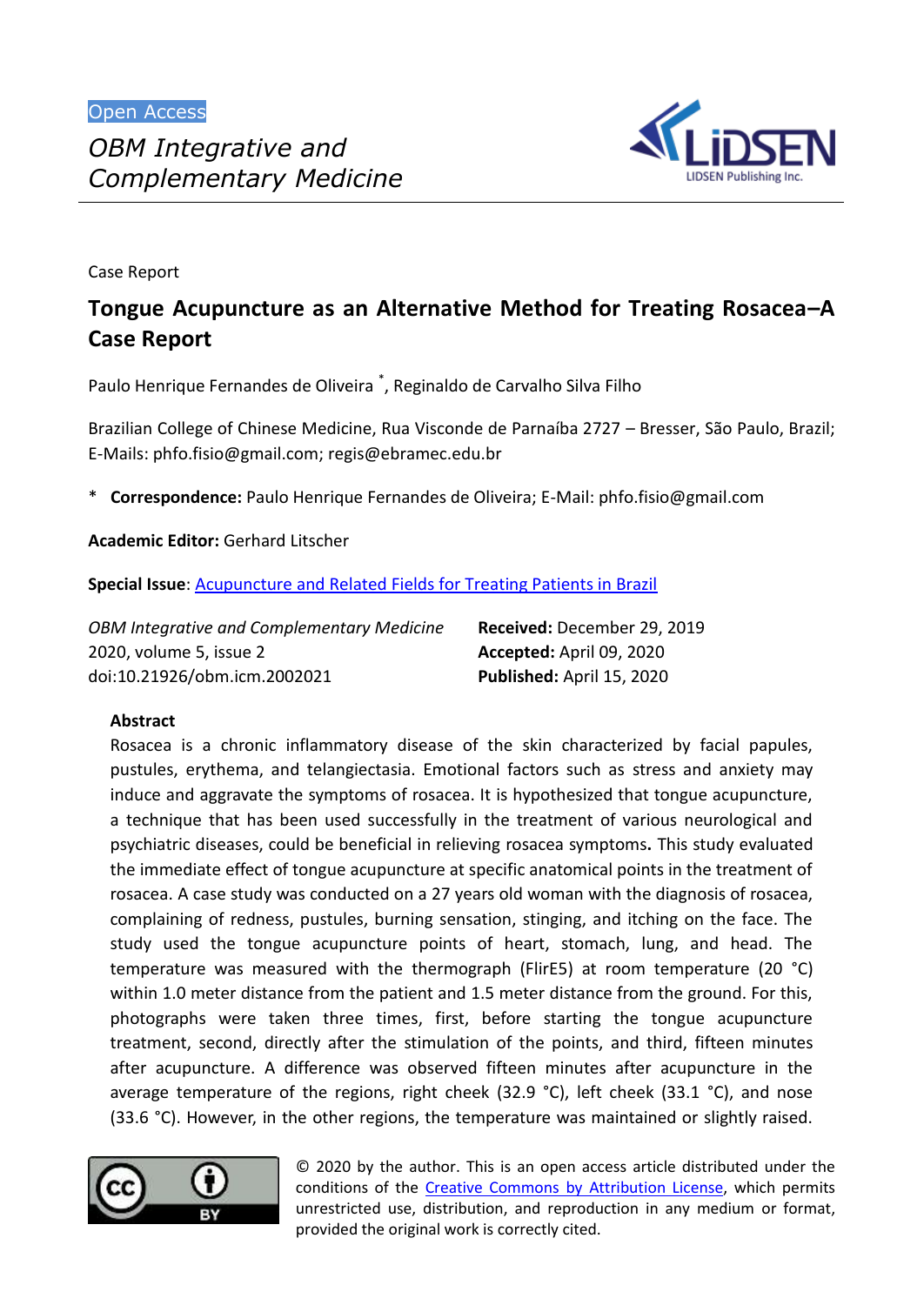The present study indicates that tongue acupuncture has immediate and slight effects over facial temperature, and can provide some relief in the symptoms. Further studies on a larger sample size must be conducted for a better understanding of the mechanisms of tongue acupuncture on dermatologic diseases such as rosacea.

#### **Keywords**

Acupuncture; tongue acupuncture; rosacea; Chinese medicine

#### **1. Introduction**

Rosacea is a chronic dermatological disease characterized by the presence of an inflammatory and infectious process in the facial regions such as the nose, forehead, chin, and cheeks. Individuals with this disease may appear flushed in some regions of the face, which may last indefinitely, and may cause papules, telangiectasia, itching, burning sensation, dryness, edema, and thickening of the skin in the flushed area  $[1, 2].$ 

This occurrence of rosacea is higher in females than in males, and the etiology is still unknown. However, there are some theories that rosacea may be caused by genetic predisposition associated with environmental and emotional factors, which promote the manifestation of clinical signs  $[3, 4]$ .

According to the spectrum of Chinese medicine, rosacea may be caused by the heat in the blood (*Xue*) and, in some cases, heat toxicity generates phlegm, thus disabling the lung (*Fei*) to maintain its circulatory function, causing external stasis, on the Skin (*Pi Bu* Zone). This stagnation malnourishes the blood (*Xue*), causing a change in the stomach (*Wei*). The heart (*Xin*) receives and moves this hot and malnourished blood (*Xue*), and may have some trouble in refreshing; therefore, the individual with rosacea present flushed areas.

In Chinese medicine, the tongue is widely used as a means to evaluate the organs and viscera (*Zang Fu*). Dr. Sun Jie Guang realized that using the principles of skin visceral reflex, the tongue could also be used for treatment. Tongue acupuncture has been widely studied to treat neurological as psychiatric diseases. Accordingly, it could be used to treat rosacea because its other etiological factors include genetic and emotional factors [5, 6].

The study aimed to:

- Evaluate the immediate effect of lingual acupuncture on the treatment of rosacea.
- Assess immediate temperature changes in the rosacea patient's face.

This research was approved by the Research Ethics Committee of the Brazilian College of Chinese Medicine, based on the requirement of Resolution 466/2012 of the National Health Council. The project was approved in 09/20/19, with the approval number: 2019.0102.

The patient was contacted by the researchers and invited to participate to this study, and before accepting, the participant was informed about all the procedures and invited to sign an informed consent form.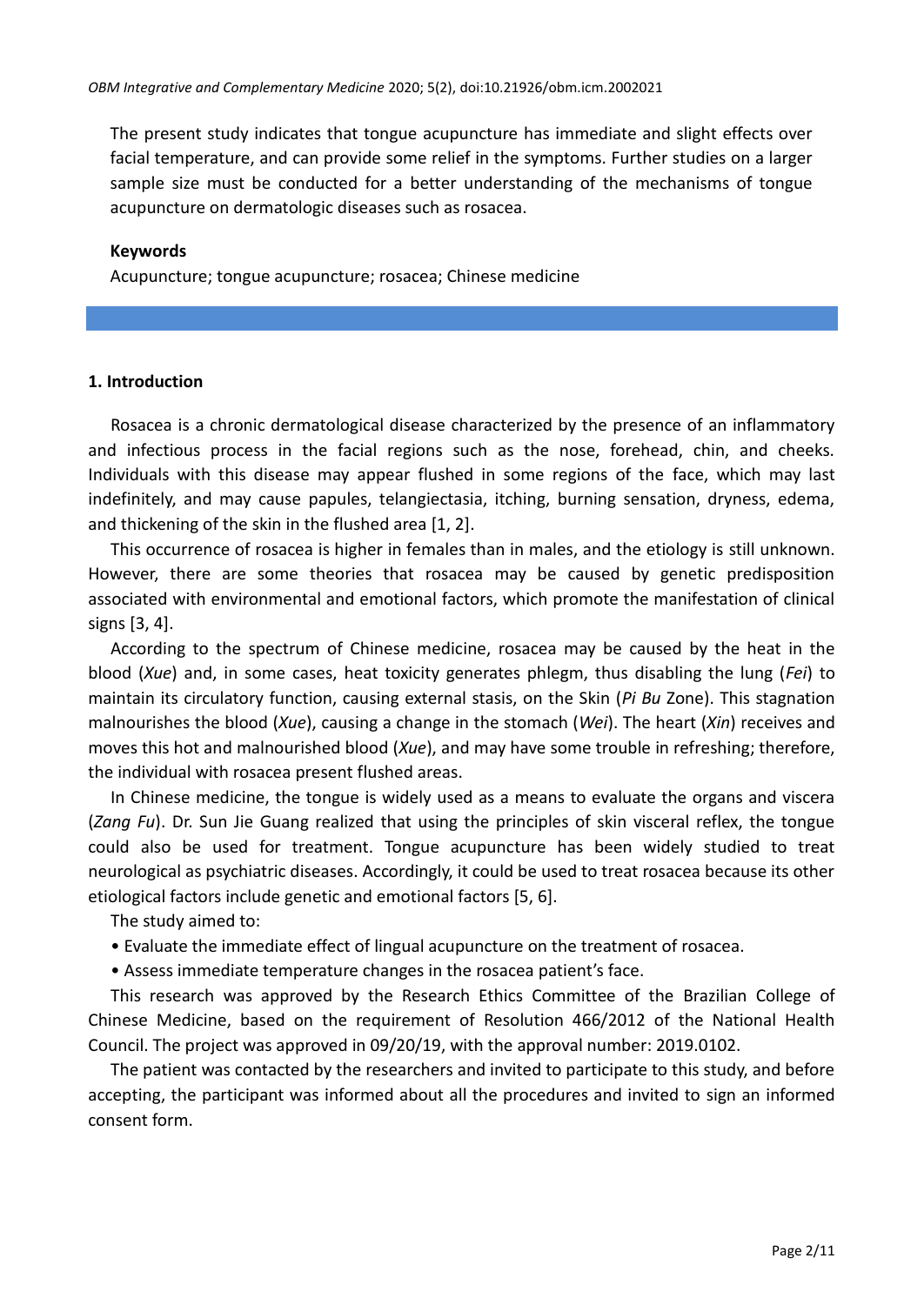#### **2. Materials and Methods**

A case report was prepared of a 27 years old woman with the diagnosis of rosacea, complaining of redness, pustules, burning sensation, stinging and itching on the face, and was invited to participate in the current study, after signing an informed consent form. The participant never used any medication to treat rosacea and only used special soaps and sunscreens.

The thermograph model FlirE5 (FLIR Systems, Inc., Oregon, United States of America) was procured by the Brazilian College of Chinese Medicine. A camera was used before and after the treatment to evaluate whether the stimulation of selected points presented any difference in the participant's facial temperature. For the evaluation, different selected zones were forehead, cheeks, nose, eyes, and mouth.

To perform the procedure, the patient was asked to sit comfortably in a chair, and photographs were taken from a distance of 1.0 meter from the patient, and 1.5 meters from the ground. The room temperature was set at 20 °C; the patient and the therapist waited fifteen minutes for the participant's body to adapt to room temperature before the procedure started. Prior to the adaptation process, one photograph was taken, focusing on the evaluation of the results. Three images were taken, one before the procedure, one immediately after the stimulation of the points, and the third, after fifteen minutes of stimulation. The participant was previously instructed not to consume beverages or foods (Example: Coffee, Alcohol, Pepper, etc.) that could cause alteration in the face before the session.

For the stimulation of the selected points, a stainless steel needle (0.20X0.75–Dong Bang) was used (Figure 1), which was discarded after the stimulation. The stimulus performed felt like little bites (3 to 5 times), and this manipulation was made by superficially puncturing the points until changes were observed in the color of the needle region and the patient's eyes. The selected points are listed below and localized in Figure 2A and Figure 2B:

• Heart – Selected for its function in calming the Heart (*Xin*), because the Mind (*Shen*) lodges in this organ (*Zang*) and is used for governing the blood (*Xue*) and blood vessels (*Xue Mai*).

• Stomach – Selected for its role in giving rise to body fluids.

• Lung – Selected for its opening in the nose, circling and controlling the waterway and the exterior.

• Head – Corresponding zone of the face, and treating this region and tranquilizes the mind.



**Figure 1** Acupuncture needle used.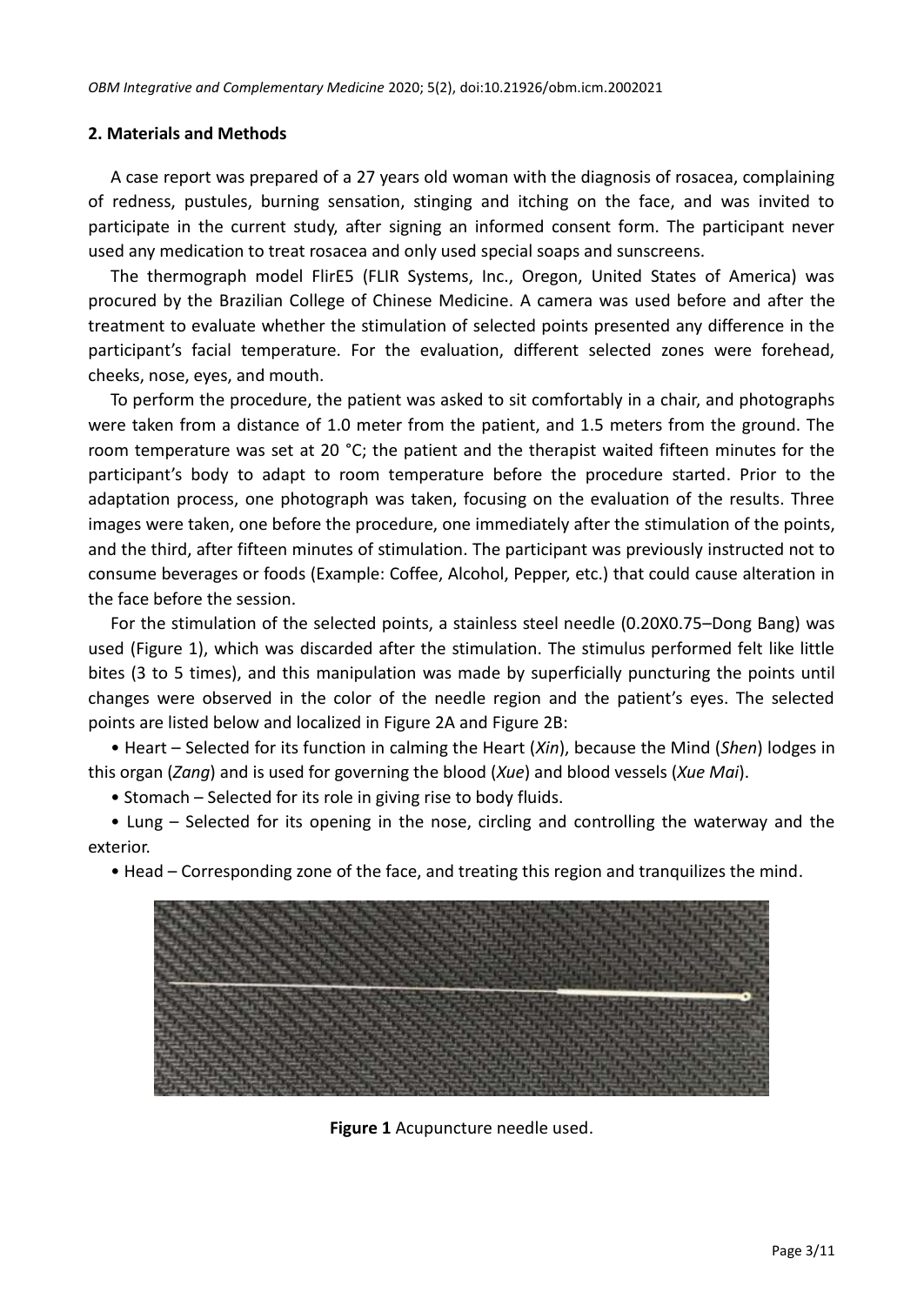

**Figure 2** Patient tongue (A = Venter and B = Back) before the procedure.

## **3. Results**

Before adapting to the room temperature, a photograph was taken to evaluate the results of the procedure before and after room adaptation. The regions of the forehead (El1), right cheek (El2), left cheek (El3), nose (El4) and mouth (El5) are highlighted in Figure 3A, while the regions of the eyes, presented as the right eye (El1) and left eye (El2) are highlighted in Figure 3B.



**Figure 3** Thermographic images taken before the adaptation period and tongue acupuncture. Note: The blue triangle is for minimum temperature and the red one is for maximum temperature.

The tongue stimulation at selected points caused changes in the temperature of the participant's forehead, nose, mouth, cheeks, and eyes immediately after the treatment and fifteen minutes later (see Figure 4 and Figure 5).

On comparing the forehead, nose, mouth, and cheeks regions, we observed differences in the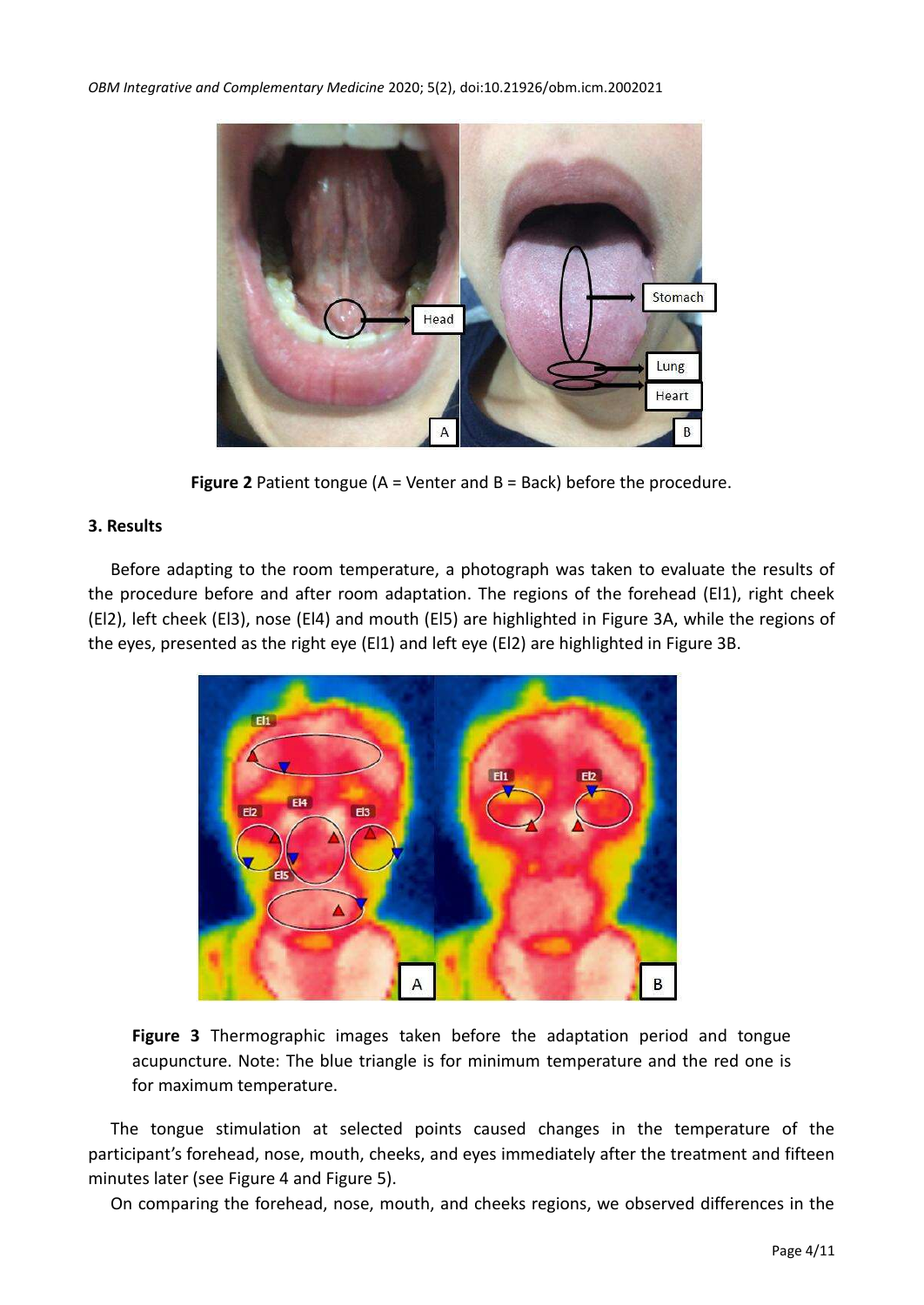average temperature in the three specified time shots (Figure 4). The temperature was lower before the procedure (Figure 4A) than immediately after the procedure (Figure 4B), while there was a slight decrease in the temperature fifteen minutes after the procedure completed (Figure 4C) compared to the temperatures immediately after the procedure (Figure 4B).



**Figure 4** Thermographic images of forehead, nose, mouth, and cheek regions. Legend: A: Before procedure; B: Directly after; C: Fifteen minutes later. Note: The blue triangle is for minimum temperature and the red one is for maximum temperature.

On comparing the regions of the eyes, there were some variations in the average temperature in the three images acquired at specified times (Figure 5). Before the procedure, the temperatures of regions were: El1 (29.8 °C) and El2 (29.7 °C) (Figure 5A), and directly after the procedure, there was an increase as El1 (35 °C) and El2 (35.4 °C) (Figure 5B). Fifteen minutes after the procedure, a slight decrease in the temperature of regions El1 (34.9 °C) and El2 (35.1 °C) was observed (in Figure 5C).



**Figure 5** Thermographic images of the eye region. Legend: A: Before procedure; B: Directly after; C: Fifteen minutes later. Note: The blue triangle is for minimum temperature and the red one is for maximum temperature.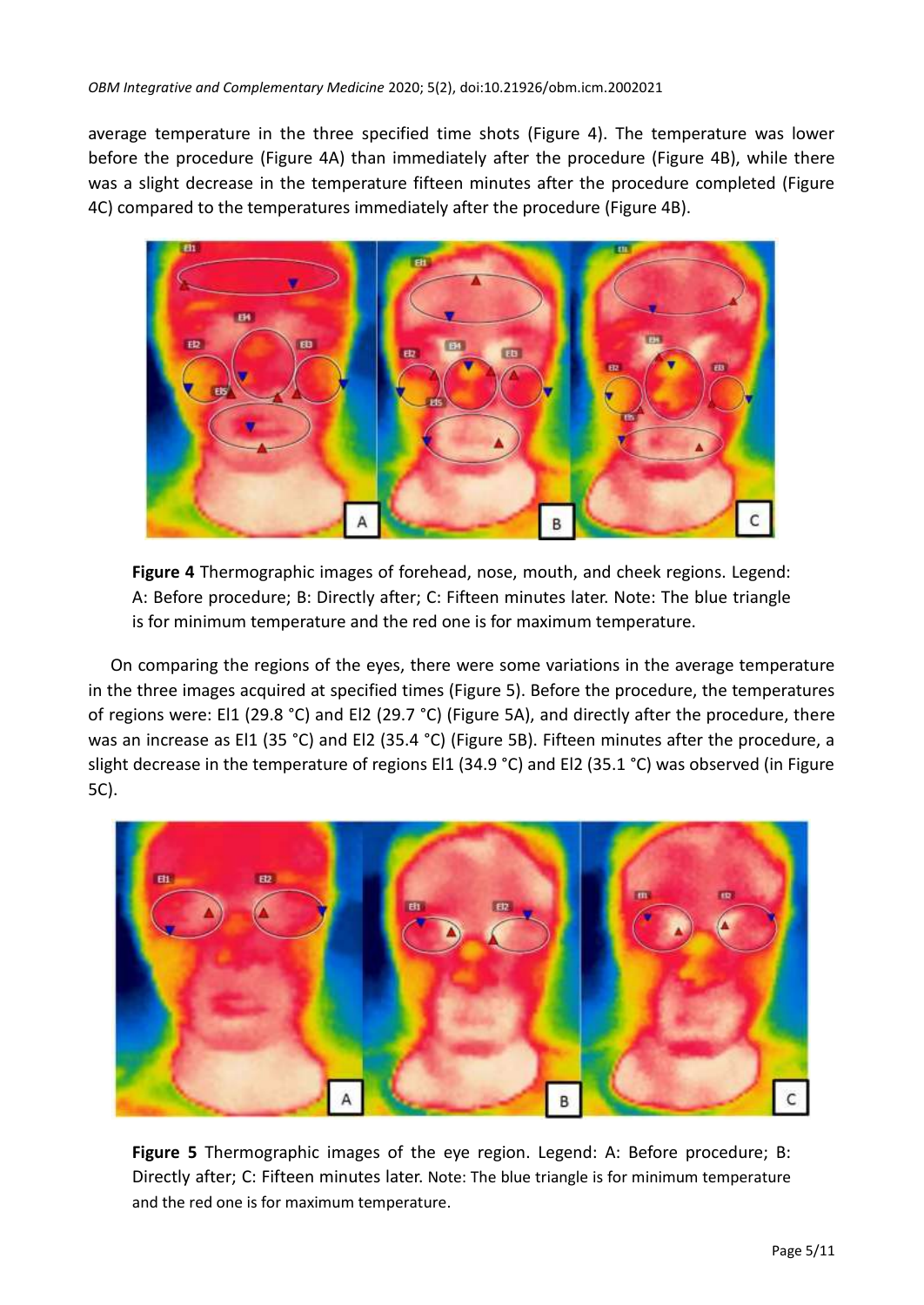The graphical representation of average temperature differences in the regions of the face (Figure 6) and the eyes (Figure 7).



**Figure 6** Differences in the average temperature of the face.



**Figure 7** Differences in average temperature of the eyes.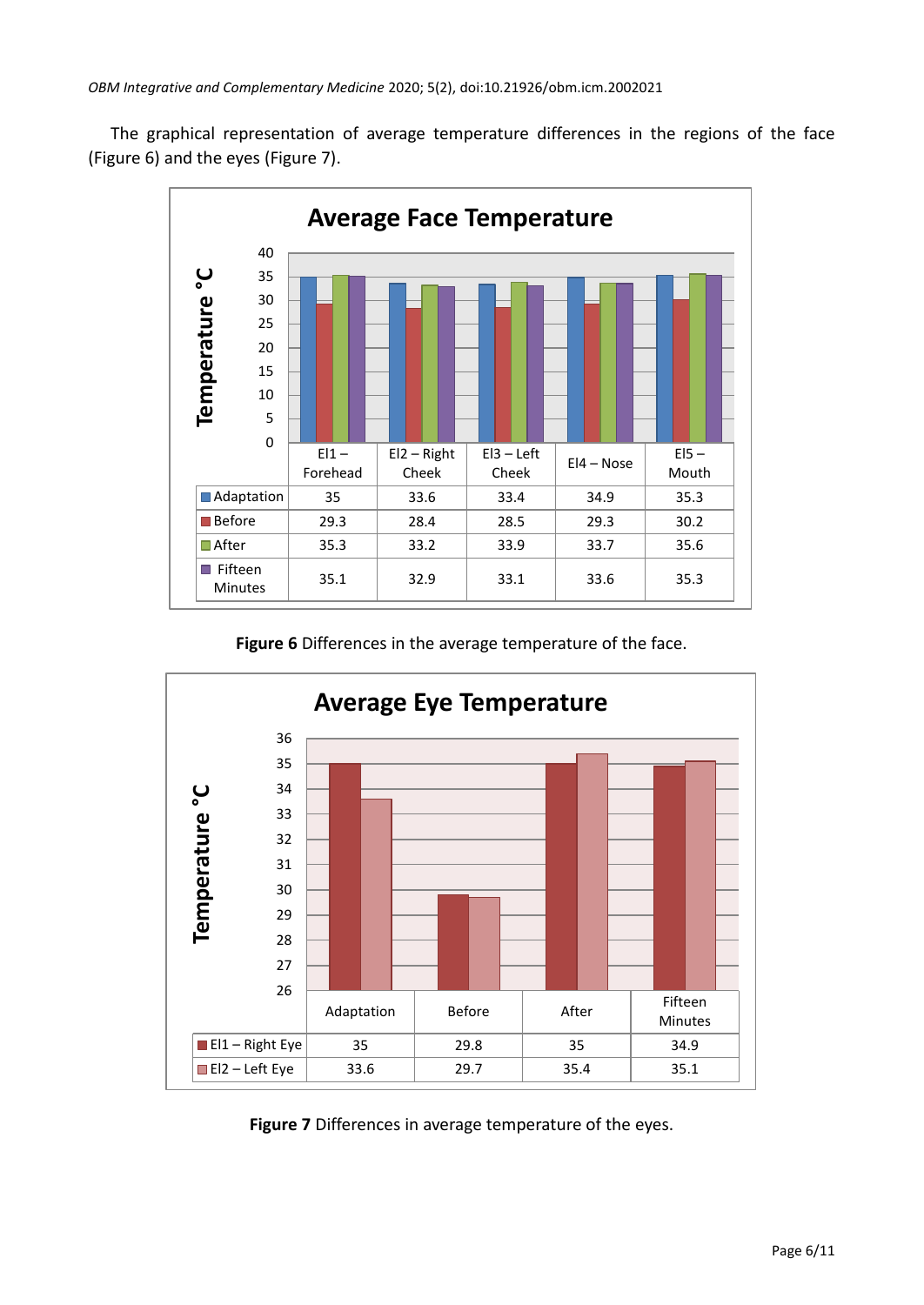The graphical representation of maximum temperature differences in the regions of the face (Figure 8) and the eyes (Figure 9).



**Figure 8** Differences in the maximum temperature of the face.



**Figure 9** Differences in maximum temperature of the eyes.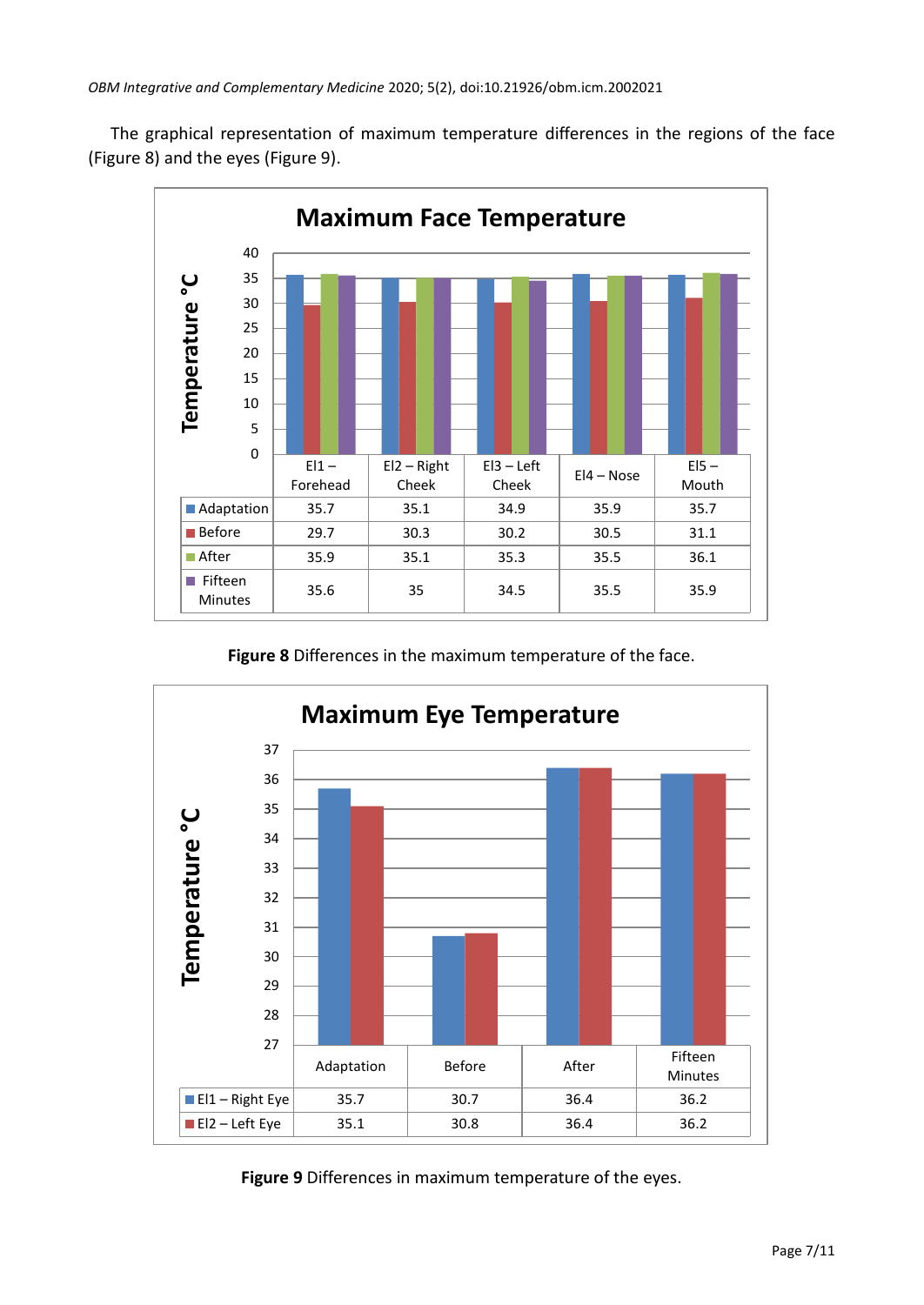The graphical representation of minimum temperature differences in the regions of the face (Figure 10) and the eyes (Figure 11).



**Figure 10** Differences in the minimum temperature of the face.



**Figure 11** Differences in minimum temperature of the eyes.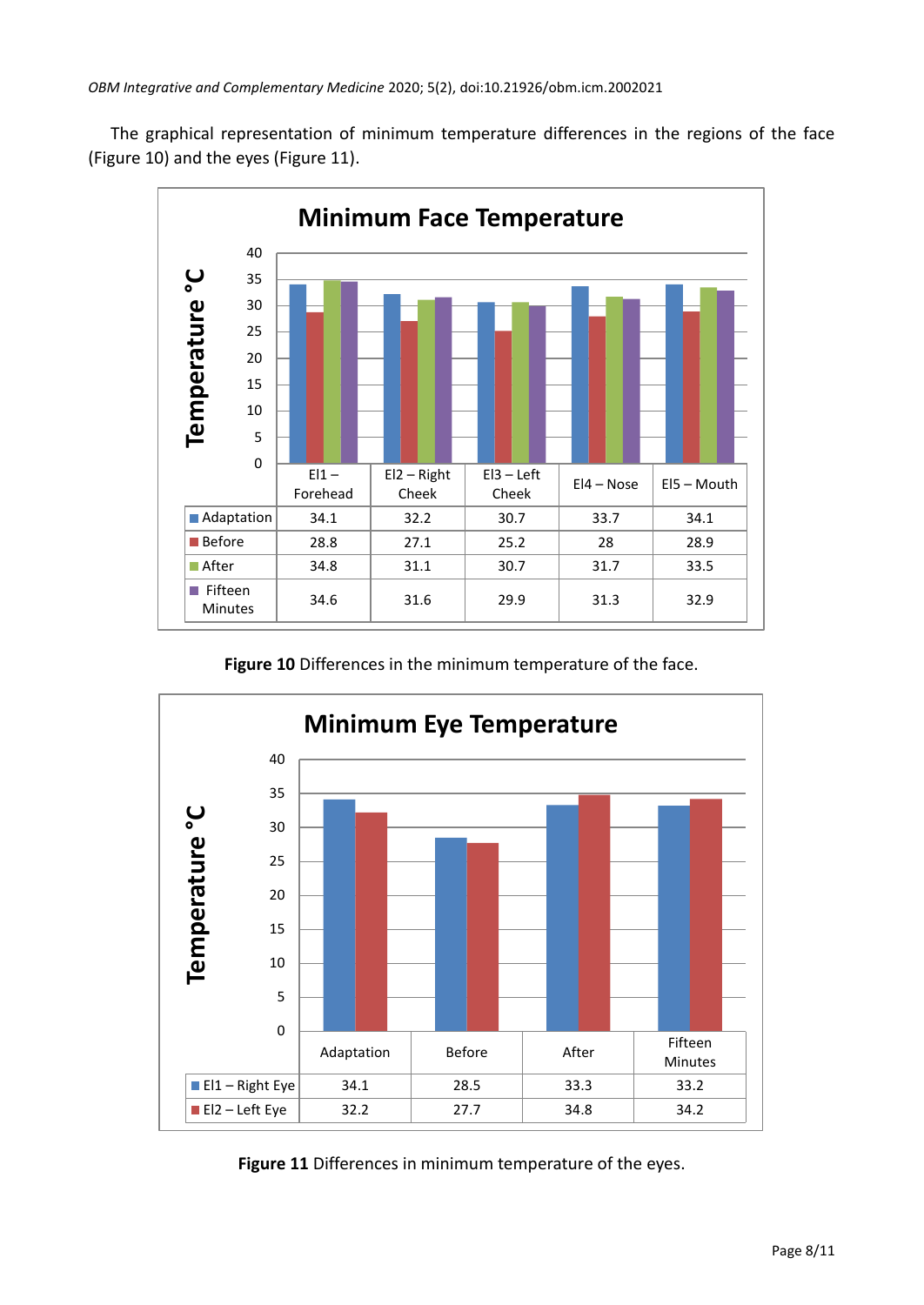#### **4. Discussion**

Some studies report the use of herbs [3] and acupuncture for treating dermatological diseases since 226–210 BC [7]. Recently, Gao et al.  $[8]$  used acupuncture to treat a patient with rosacea, and observed positive changes around the patient's nose within three sessions. Here, the temperature changes were observed in minutes, and one month later, the patient informed the therapist about the decrease in the heat sensation on the nose, even in summer days, besides a decrease in burning, redness, and itching sensations. She also recorded that the pustules diminished over time.

Despite only a slight decrease in temperature in the right cheek, left cheek, and nose, the patient felt relieved by the stimulus. Acupuncture not only has a vasomotor functionality but liberates the neurotransmitters that can alleviate pain and control symptoms like anxiety, which, in this case, is a factor that started the symptoms and made them worse. The patient's positive report can be explained on these principles, but further studies on a larger number of rosacea patients should be done to establish these outcomes.

The increase in temperature after acupuncture procedure is caused by the vasomotor activity, which induces the increase in blood flow in the target area, promoting the exchange of stagnated blood in this area, causing relief from the symptoms of burning sensation, stinging, and itching in the face. This may be possible because, according to the Chinese medicine theory, the tongue is where the heart opens, like that of eyes and face.

Huang et al. [9] and Li et al. [10] observed an increase in blood flow and temperature during and after acupuncture, but they advised more research on the mechanisms behind these responses after different kinds of stimuli. Nevertheless, in comparison to the outcomes of their research, we can observe a decrease, increase, and stabilization of temperature, when the images taken before and after stimuli were compared.

In neurological terms, the tongue has a variety of innervations that promote a better insight to Penfield's homunculus, in protecting the face from getting hotter in summer days, controlling the responses of the body to the changes in the environment. Napadow et al. [11] observed an antipruritic effect of acupuncture in patients with atopic dermatitis, indicating that using tongue acupuncture may or may not be based on the same principles observed in this study, but to further establish this, our protocol must be further evaluated as per Napadow et al.

During the procedure, the patient reported that she could sense as if someone was giving her face some type of electro stimulatory massage. In Chinese medicine, this is called the *Deqi* or the needling sensation, or the act of mobilizing *Qi* and consequently, blood *(Xue)*. This means, that when we provoke a vasomotor activity in a "damaged area" by stimulating the acupuncture points, this place begins to recycle the old blood with new blood, full of oxygen and nutrients.

The needling sensation can be promoted by a variety of manipulations in addition to the time of needle retention on the acupoint, and according to Huang et al. [9] and Li et al. [10], this may lead to a variety of bodily responses to the manipulation method. The results could be more expressive with a stronger or a lighter manipulation, but this may be studied in a larger number of samples.

As earlier mentioned, the patients with rosacea suffer from a malfunction of the circulating system from the Heart and Lung; the function can be recovered with the *Deqi*, but to fulfill this treatment, the patient may need more sessions and a longer evaluation of the responses.

Besides the small sample size, our manipulations could lower the temperature in some parts of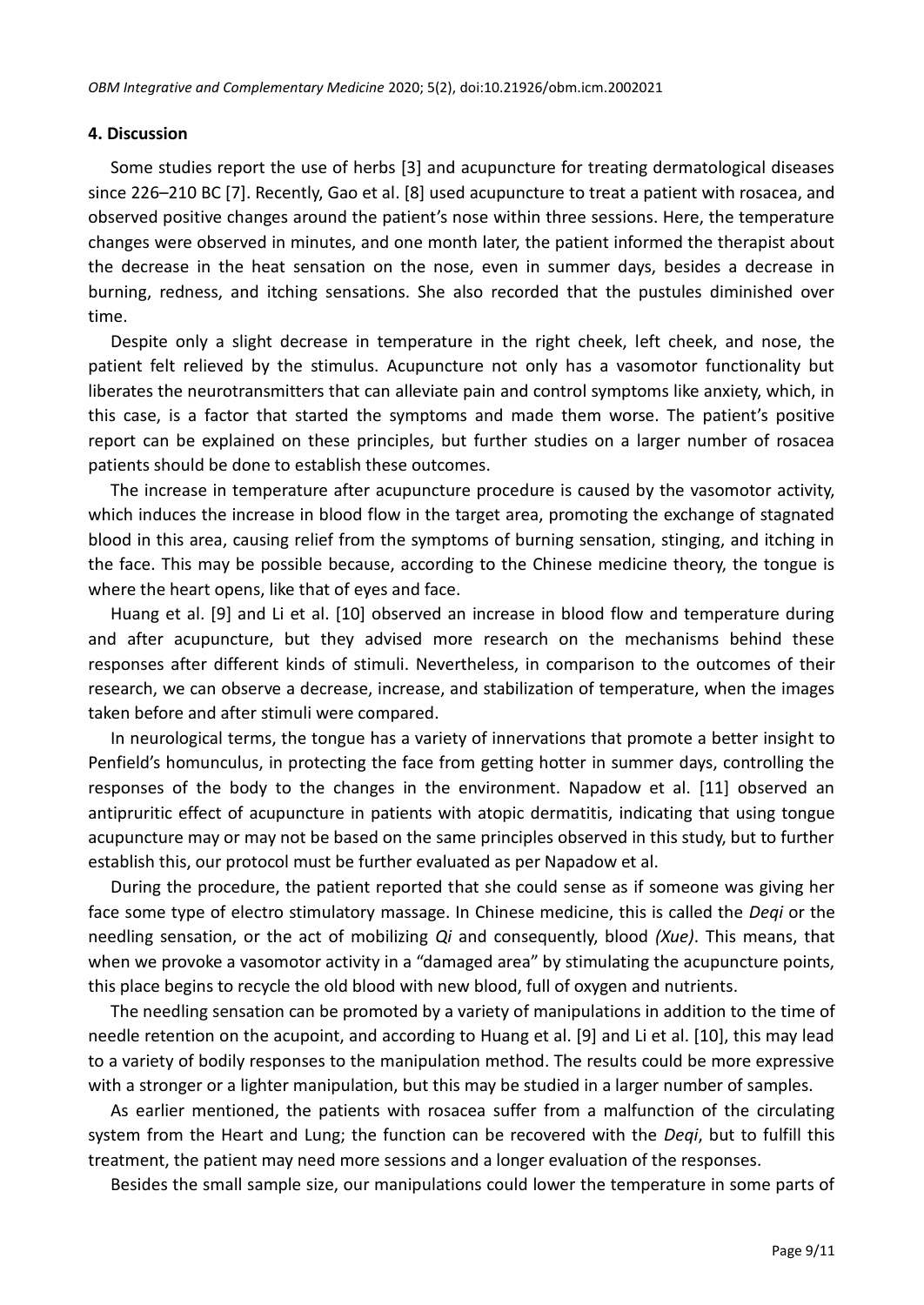the face, although the difference was little, to the patient, this was sufficient to improve some symptoms.

## **5. Conclusions**

Tongue acupuncture led to immediate results in the temperature of the target area, and even with the slight changes, the patient felt relief in the symptoms. Although the data are satisfactory, it is necessary to complement the study on a larger sample size and a longer intervention time so that the results can be widely discussed. This type of study may bring benefits in understanding the processes involving rosacea according to Chinese medicine and even help analyze the effects of using tongue acupuncture in the treatment of this condition.

## **Author Contributions**

Reginaldo Filho coordinated and developed the manuscript. Paulo de Oliveira developed the manuscript, captured the pictures and attended the patient.

# **Funding**

Brazilian College of Chinese Medicine.

# **Competing Interests**

The authors have declared that no competing interests exist.

## **References**

- 1. Onselen JV. Rosacea: Symptoms and support. Brit J of Nurs. 2012; 21: 1252-1255.
- 2. Tan J, Berg M. Rosacea: Current state of epidemiology. J Am Acad Dermatol. 2013; 69: S27- S35.
- 3. Morelli V, Calmet E, Jhingade V. Alternative therapies for common dermatologic disorders, Part 1. Prim Care Clin Office Pract. 2010; 37: 269-283.
- 4. Chosidow O, Cribier B. Epidemiology of rosacea: Updated data. Ann Dermatol Venereol. 2011; 138: S179-S183.
- 5. Wong VCN, Sun JG, Yeung DWC. Randomized control trial of using tongue acupuncture in autism spectrum disorder. J Trad Chin Med Sci. 2014; 1: 62-72.
- 6. Shi X, Wang H, Wang L, Zhao Z, Litscher D, Tao JQ, et al. Can tongue acupuncture enhance body acupuncture? First results from heart rate variability and clinical scores in patients with depression. Evid Based Comp Alt Med. 2014; 2014: 1-6.
- 7. Tan EK, Millington GWM, Levell NJ. Acupuncture in dermatology: An historical perspective. Intern J Dermat. 2009; 48: 648-652.
- 8. Gao Y, Lin W, Zhou SS, Shi GQ, He J, Chen YJ. Treatment of rosacea using acupuncture for improving the local shin microcirculation. Medicine. 2018; 97: 1-5.
- 9. Huang T, Huang X, Zhang WB, Jia SY, Cheng XN, Litscher G. The influence of different acupuncture manipulations on the skin temperature of an acupoint. Evid Based Complement Alternat Med. 2013; 2013: 1-5.